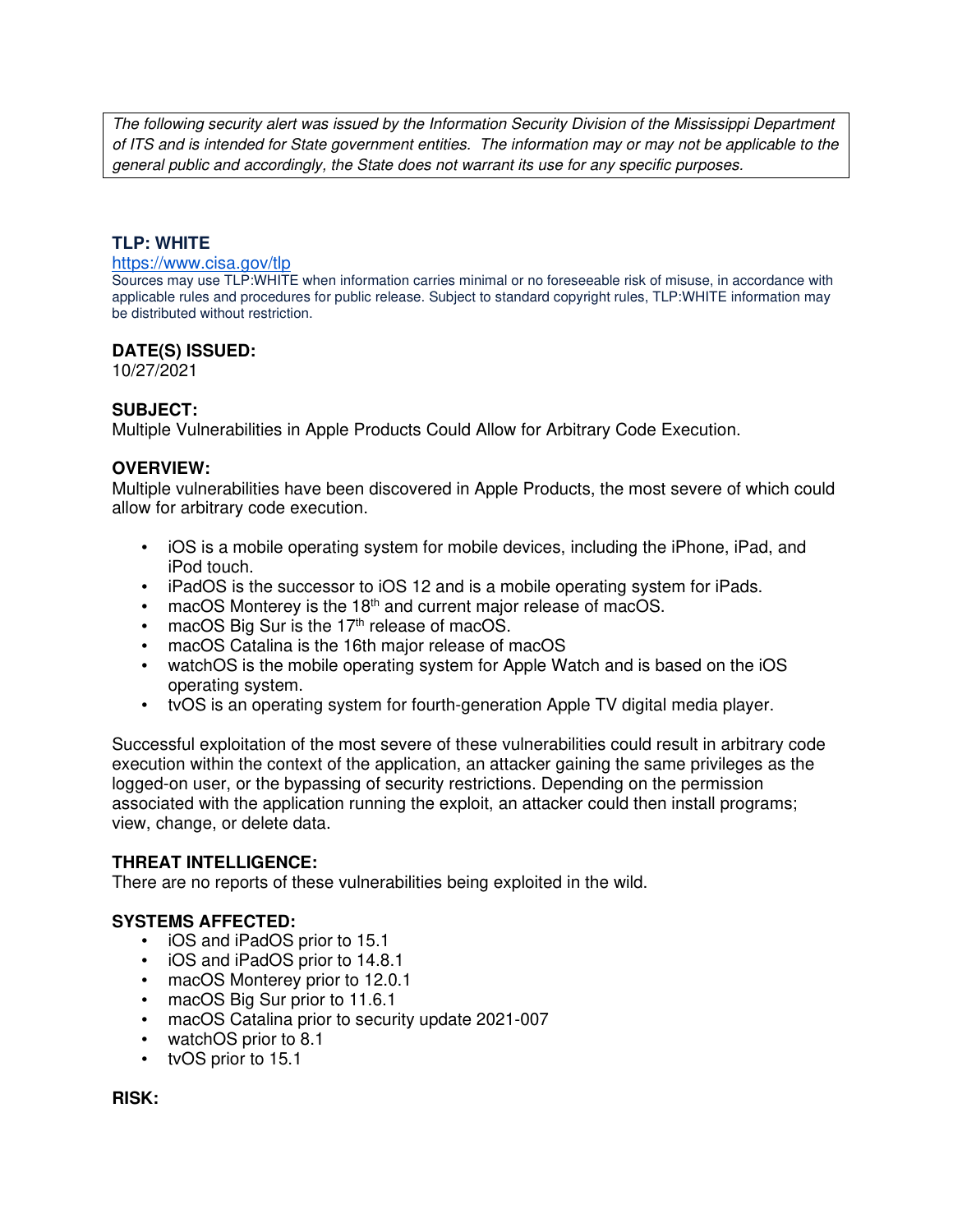### **Government:**

- Large and medium government entities: **High**
- Small government entities: **Medium**

### **Businesses:**

- Large and medium business entities: **High**
- Small business entities: **Medium**

## **Home users: Low**

## **TECHNICAL SUMMARY:**

Multiple vulnerabilities have been discovered in Apple Products, the most severe of which could allow for arbitrary code execution in the context of the affected user. Details of these vulnerabilities are as follows:

- An integer overflow was addressed through improved input validation. (CVE-2021- 30907)
- A memory corruption issue existed in the processing of ICC profiles. This issue was addressed with improved input validation. (CVE-2021-30917)
- This issue was addressed with improved checks. (CVE-2021-30903, CVE-2021-30906)
- An out-of-bounds read was addressed with improved bounds checking. (CVE-2021- 30905, CVE-2021-30910, CVE-2021-30911)
- An out-of-bounds write was addressed with improved input validation. (CVE-2021- 30919)
- An input validation issue was addressed with improved memory handling. (CVE-2021- 30881)
- An out-of-bounds write issue was addressed with improved bounds checking. (CVE-2021-30900)
- A memory corruption issue was addressed with improved input validation. (CVE-2021- 30894, CVE-2021-30914)
- A use after free issue was addressed with improved memory management. (CVE-2021- 30886, CVE-2021-30902)
- A memory corruption issue was addressed with improved memory handling. (CVE-2021- 30909, CVE-2021-30916)
- A lock screen issue allowed access to contacts on a locked device. This issue was addressed with improved state management. (CVE-2021-30875)
- A logic issue was addressed with improved state management. (CVE-2021-30890, CVE-2021-30915)
- A logic issue was addressed with improved restrictions. (CVE-2021-30887)
- An information leakage issue was addressed. (CVE-2021-30888)
- A buffer overflow issue was addressed with improved memory handling. (CVE-2021- 30889)
- A memory corruption issue was addressed with improved memory handling. (CVE-2021- 30883)
- A Lock Screen issue was addressed with improved state management. (CVE-2021- 30918)
- A logic issue was addressed with improved state management. (CVE-2021-30873)
- An out-of-bounds read was addressed with improved bounds checking. (CVE-2021- 30876, CVE-2021-30879, CVE-2021-30877, CVE-2021-30880)
- A race condition was addressed with improved state handling. (CVE-2021-30899)
- A logic issue was addressed with improved restrictions. (CVE-2021-30895)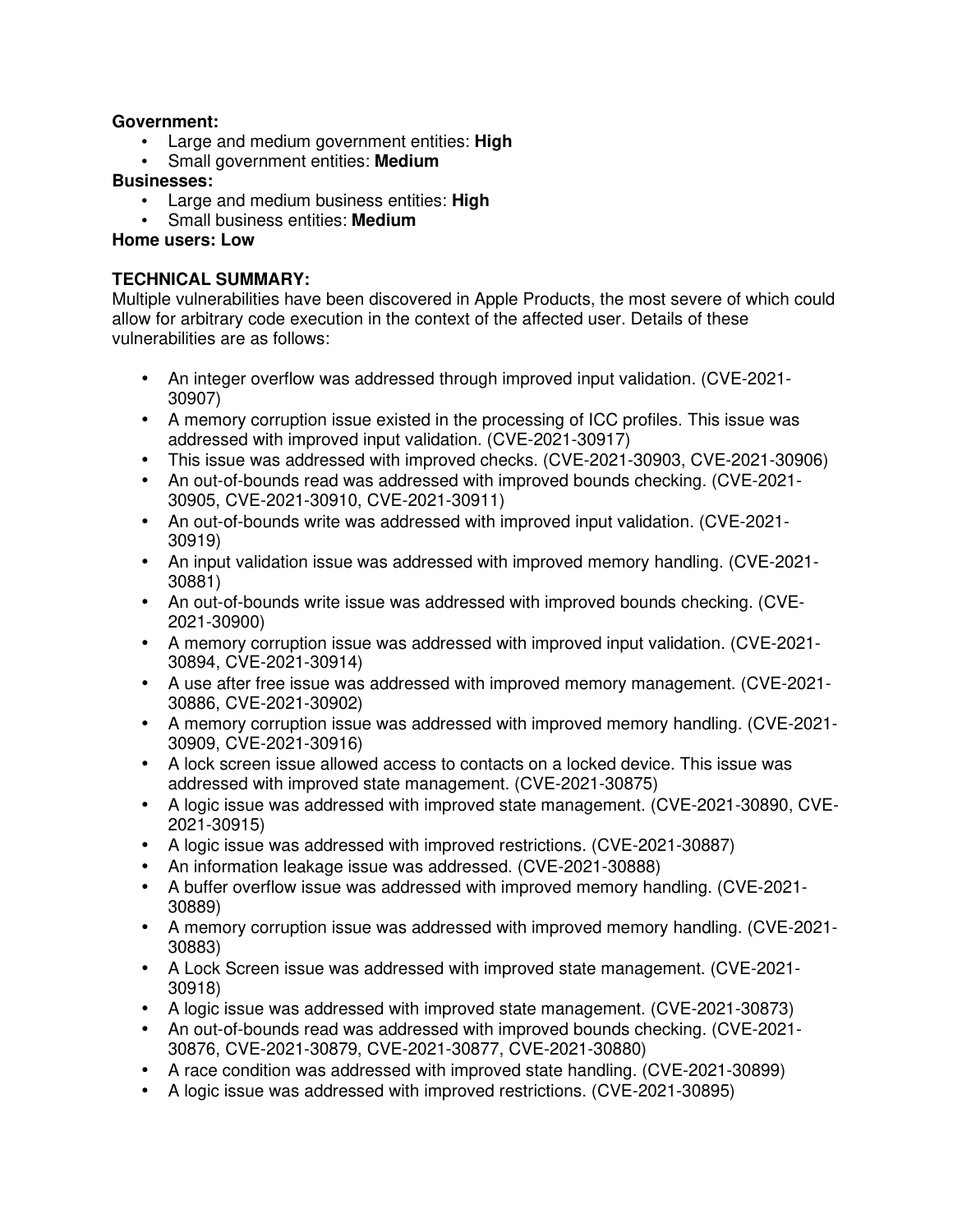- A logic issue was addressed with improved restrictions. (CVE-2021-30896)
- A memory corruption issue was addressed with improved state management. (CVE-2021-30824)
- Multiple out-of-bounds write issues were addressed with improved bounds checking. (CVE-2021-30901)
- A memory corruption issue was addressed with improved memory handling. (CVE-2021- 30821)
- A logic issue was addressed with improved state management. (CVE-2021-30864)
- This issue was addressed with improved checks. (CVE-2021-30813)
- A permissions issue was addressed with improved validation. (CVE-2021-30920)
- A race condition was addressed with improved locking. (CVE-2021-30868)
- The issue was addressed with improved permissions logic. (CVE-2021-30912, CVE-2021-30913)
- A logic issue was addressed with improved restrictions. (CVE-2021-30823)
- A logic issue was addressed with improved state management. (CVE-2021-30861)
- An authentication issue was addressed with improved state management. (CVE-2021- 30908)
- This issue was addressed with improved checks. (CVE-2021-30833)
- An inherited permissions issue was addressed with additional restrictions. (CVE-2021- 30892)

Successful exploitation of the most severe of these vulnerabilities could result in arbitrary code execution within the context of the application, an attacker gaining the same privileges as the logged-on user, or the bypassing of security restrictions. Depending on the permission associated with the application running the exploit, an attacker could then install programs; view, change, or delete data.

# **RECOMMENDATIONS:**

The following actions should be taken:

- Apply appropriate patches provided by Apple to vulnerable systems immediately after appropriate testing.
- Run all software as a nonprivileged user (one without administrative privileges) to diminish the effects of a successful attack.
- Remind users not to download, accept or execute files from untrusted and unknown sources.
- Remind users not to visit untrusted websites or follow links provided by untrusted or unknown sources.
- Evaluate read, write, and execute permissions on all newly installed software.
- Apply the Principle of Least Privilege to all systems and services.

# **REFERENCES:**

### **Apple:**

https://support.apple.com/en-us/HT212868 https://support.apple.com/en-us/HT212869 https://support.apple.com/en-us/HT212872 https://support.apple.com/en-us/HT212871 https://support.apple.com/en-us/HT212874 https://support.apple.com/en-us/HT212867 https://support.apple.com/en-us/HT212876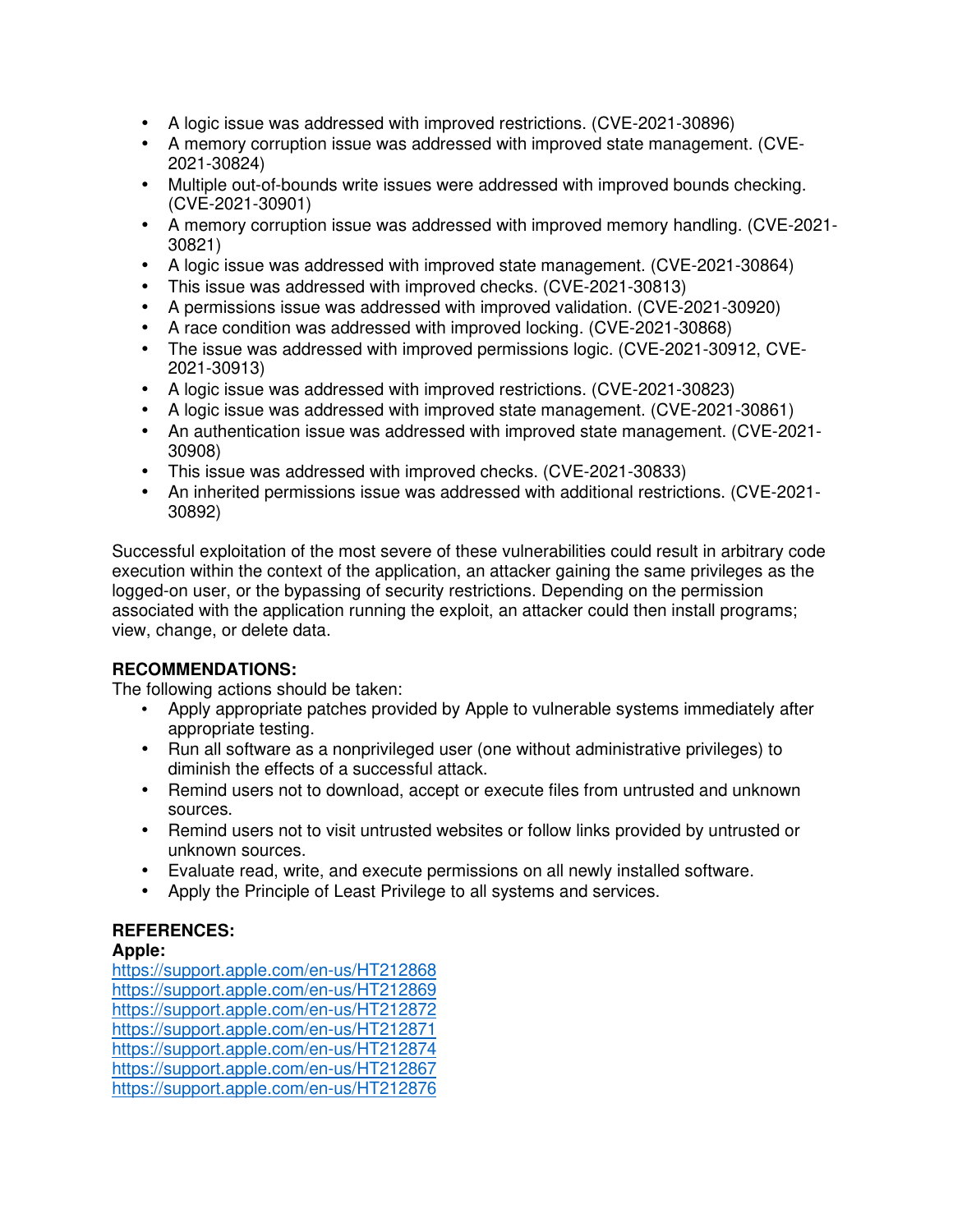#### **CVE:**

https://cve.mitre.org/cgi-bin/cvename.cgi?name=CVE-2021-30813 https://cve.mitre.org/cgi-bin/cvename.cgi?name=CVE-2021-30821 https://cve.mitre.org/cgi-bin/cvename.cgi?name=CVE-2021-30823 https://cve.mitre.org/cgi-bin/cvename.cgi?name=CVE-2021-30824 https://cve.mitre.org/cgi-bin/cvename.cgi?name=CVE-2021-30833 https://cve.mitre.org/cgi-bin/cvename.cgi?name=CVE-2021-30861 https://cve.mitre.org/cgi-bin/cvename.cgi?name=CVE-2021-30864 https://cve.mitre.org/cgi-bin/cvename.cgi?name=CVE-2021-30868 https://cve.mitre.org/cgi-bin/cvename.cgi?name=CVE-2021-30873 https://cve.mitre.org/cgi-bin/cvename.cgi?name=CVE-2021-30875 https://cve.mitre.org/cgi-bin/cvename.cgi?name=CVE-2021-30876 https://cve.mitre.org/cgi-bin/cvename.cgi?name=CVE-2021-30877 https://cve.mitre.org/cgi-bin/cvename.cgi?name=CVE-2021-30879 https://cve.mitre.org/cgi-bin/cvename.cgi?name=CVE-2021-30880 https://cve.mitre.org/cgi-bin/cvename.cgi?name=CVE-2021-30881 https://cve.mitre.org/cgi-bin/cvename.cgi?name=CVE-2021-30883 https://cve.mitre.org/cgi-bin/cvename.cgi?name=CVE-2021-30886 https://cve.mitre.org/cgi-bin/cvename.cgi?name=CVE-2021-30887 https://cve.mitre.org/cgi-bin/cvename.cgi?name=CVE-2021-30888 https://cve.mitre.org/cgi-bin/cvename.cgi?name=CVE-2021-30889 https://cve.mitre.org/cgi-bin/cvename.cgi?name=CVE-2021-30890 https://cve.mitre.org/cgi-bin/cvename.cgi?name=CVE-2021-30892 https://cve.mitre.org/cgi-bin/cvename.cgi?name=CVE-2021-30894 https://cve.mitre.org/cgi-bin/cvename.cgi?name=CVE-2021-30895 https://cve.mitre.org/cgi-bin/cvename.cgi?name=CVE-2021-30896 https://cve.mitre.org/cgi-bin/cvename.cgi?name=CVE-2021-30899 https://cve.mitre.org/cgi-bin/cvename.cgi?name=CVE-2021-30900 https://cve.mitre.org/cgi-bin/cvename.cgi?name=CVE-2021-30901 https://cve.mitre.org/cgi-bin/cvename.cgi?name=CVE-2021-30902 https://cve.mitre.org/cgi-bin/cvename.cgi?name=CVE-2021-30903 https://cve.mitre.org/cgi-bin/cvename.cgi?name=CVE-2021-30905 https://cve.mitre.org/cgi-bin/cvename.cgi?name=CVE-2021-30906 https://cve.mitre.org/cgi-bin/cvename.cgi?name=CVE-2021-30907 https://cve.mitre.org/cgi-bin/cvename.cgi?name=CVE-2021-30908 https://cve.mitre.org/cgi-bin/cvename.cgi?name=CVE-2021-30909 https://cve.mitre.org/cgi-bin/cvename.cgi?name=CVE-2021-30910 https://cve.mitre.org/cgi-bin/cvename.cgi?name=CVE-2021-30911 https://cve.mitre.org/cgi-bin/cvename.cgi?name=CVE-2021-30912 https://cve.mitre.org/cgi-bin/cvename.cgi?name=CVE-2021-30913 https://cve.mitre.org/cgi-bin/cvename.cgi?name=CVE-2021-30914 https://cve.mitre.org/cgi-bin/cvename.cgi?name=CVE-2021-30915 https://cve.mitre.org/cgi-bin/cvename.cgi?name=CVE-2021-30916 https://cve.mitre.org/cgi-bin/cvename.cgi?name=CVE-2021-30917 https://cve.mitre.org/cgi-bin/cvename.cgi?name=CVE-2021-30918 https://cve.mitre.org/cgi-bin/cvename.cgi?name=CVE-2021-30919 https://cve.mitre.org/cgi-bin/cvename.cgi?name=CVE-2021-30920